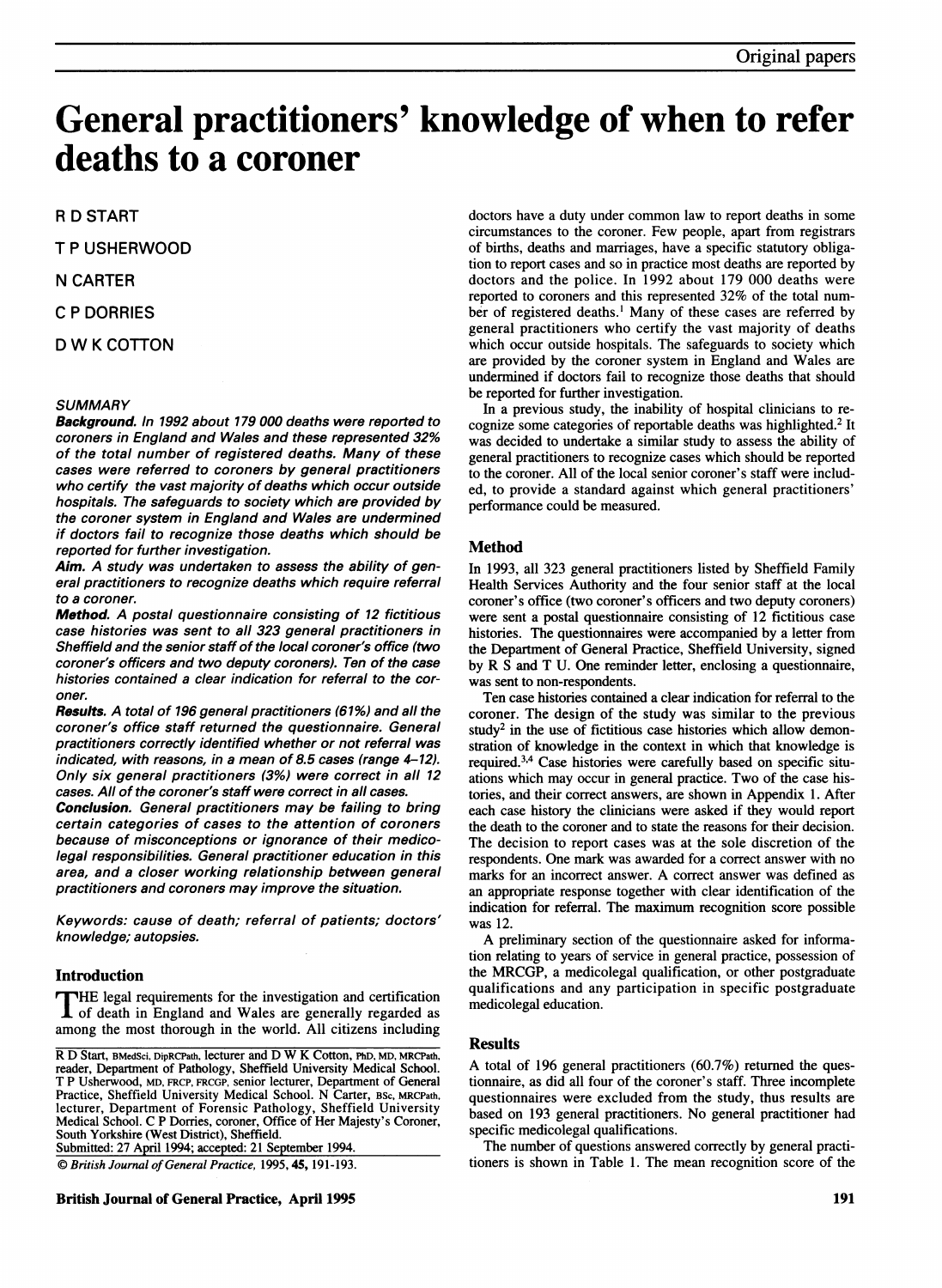Table 1. Number of questions answered correctly by general practitioners.

| No. of questions<br>answered correctly | No. of<br>GPs |
|----------------------------------------|---------------|
|                                        |               |
|                                        |               |
| 5                                      | 12            |
| 6                                      | 16            |
|                                        | 31            |
| 8                                      | 31            |
| 9                                      | 40            |
| 10                                     | 31            |
| 11                                     | 24            |
| 12                                     | 6             |

general practitioners was 8.5 (range 4-12) and six general practitioners achieved a maximum score of 12. Thirty general practitioners (15.5%) recognized half or fewer of the cases requiring referral or otherwise to a coroner. All four of the coroner's staff achieved maximum scores of 12.

There were no significant differences in scores when length of service, possession of the MRCGP or other postgraduate qualifications were taken into account (multiple regression analysis). Twenty one general practitioners (10.9%) reported participation in specific postgraduate medicolegal education but the scores of these respondents were not significantly different from those of the remainder.

The proportion of general practitioners correctly identifying the cases which should be reported to the coroner are shown in Table 2. A high percentage of doctors recognized the need to refer cases of possible suicide, industrial lung disease and possible drug interaction. Two general practitioners indicated that in the case of possible suicide, it would be preferable to record a natural cause of death, in order to avoid possible financial loss to the family. Deaths which resulted from industrial accidents and domestic accidents in which elderly people had fallen were often not recognized as cases that should be referred to the coroner, particularly if a long time had elapsed between the accident and the death. Those general practitioners who referred the latter case often did so for the wrong reasons, citing a history of surgery within one year of death.

The two cases which would not need to be reported to the coroner, involving chronic alchohol abuse and motor neurone disease, were correctly identified by 111 (57.5%) and 182 (94.3%) general practitioners, respectively.

Table 2. Proportion of general practitioners correctly identifying the 10 cases which should be reported to the coroner.

| Indication for referral to coroner       | % of 193 GPs<br>responding correctly |
|------------------------------------------|--------------------------------------|
| Possible suicide                         | 89.1                                 |
| Industrial lung disease                  | 88.6                                 |
| Death related to drug interaction        | 88.1                                 |
| Patient seen by practice nurse but not   |                                      |
| by certifying doctor in previous 14 days | 85.5                                 |
| Death in police custody                  | 81.9                                 |
| Self neglect                             | 70.O                                 |
| Patient seen by GP partner but not       |                                      |
| by certifying doctor in previous 14 days | 57.5                                 |
| Death related to minor medical procedure | 50.3                                 |
| Industrial accident                      | 46.1                                 |
| Domestic accident                        | 39.4                                 |

# **Discussion**

Most general practitioners are introduced to the medicolegal aspects of medicine during the final stages of the undergraduate medical curriculum. Although some practical experience is gained during hospital and general practitioner trainee posts, many general practitioners appear to acquire much of their knowledge of the coroner system through liaison with the local coroner's office and from colleagues in the practice. The ability of the coroner's staff to recognize all of the reportable cases in this study is indicative of the high standard of advice available to doctors uncertain of their responsibilities. General practitioners should remember that such advice can only be correct if the referring doctor is able to recognize and disclose all of the relevant information. The finding that length of service in general practice did not influence the ability of general practitioners to recognize reportable cases is important and younger partners seeking advice should be aware that senior colleagues may have no better understanding of the coroner system.

All doctors in England and Wales should know the circumstances set out under regulation 51 of the registration of births, deaths and marriages regulations 1968 which require a registrar to refuse to register a death until such time as a coroner has completed appropriate enquiries. Both Northern Ireland and Scotland have separate legislation which can cause confusion when doctors move between areas, and similar problems are encountered with the minor local variations in coroner practice which occur within England and Wales. All general practitioners should be familiar with the particular requirements in their own area. It is unfair to bereaved relatives to send them to the registrar with a death certificate, believing that they can register the death and finally conclude matters, only to be referred to the coroner's office by the registrar who has to refuse to accept the certificate. This avoidable sequence of events, which appears to occur regularly (C D, personal observation), causes unnecessary distress for relatives and diminishes the family's respect for the doctors involved.

Most general practitioners recognized the need to refer to the coroner those cases which involved death in police custody, industrial disease and possible suicide. Two respondents indicated that recording a natural cause of death would be preferable to recording possible suicide in order to avoid possible financial loss to the family. Such action cannot be justified in law. It appears that some general practitioners believe that they have discretion over whether deaths should be referred to the coroner. This confirms a previous suggestion that some general practitioners and hospital doctors frequently modify cause of death statements in order to avoid the involvement of the coroner or 'to avoid further distress to relatives'.5 If a death occurs in circumstances which ultimately require referral to the coroner then there is a clear duty for the general practitioner to report the case without delay. Decisions not to refer cases because of potential distress to relatives, embarrassment to colleagues or a failure to see any consequence by referral are misguided. Failure to report cases can have a wide range of outcomes: from serious crime going undetected to loss of industrial pension or other appropriate compensation for relatives. General practitioners are advised to report all deaths about which they are uncertain, remembering that the referral of a case does not automatically result in an autopsy or an inquest. In 1992, autopsy examinations were not held in 29% of cases referred to coroners in England and Wales.'

Deaths from industrial or domestic accidents were recognized as cases requiring referral to the coroner by fewer than half of general practitioners. Those who did refer the domestic accident case often cited a history of surgery within one year of death which is irrelevant unless the surgery contributed to the death.